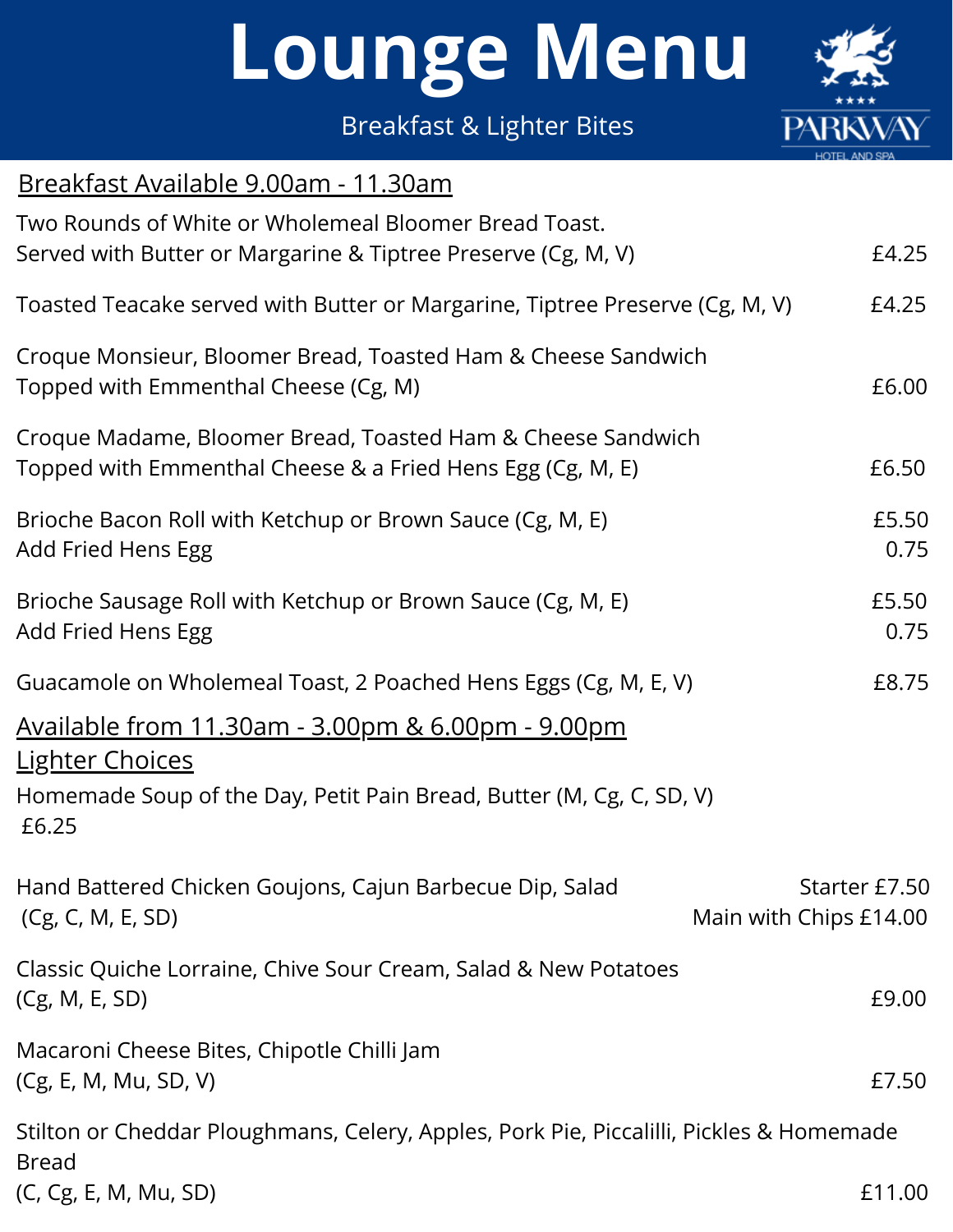#### Salads & Mains

#### **Salads**

House Salad with a choice of 2 Toppings. Served with New Potatoes All £12.00

Herb Chicken Mayonnaise (E, M, Mu) Tuna Mayonnaise (E, M, F, Mu) Honey Cajun Salmon (C, F, M) Herb Roast Chicken Grated Cheddar Cheese (M, V) Sliced Ham Smoked Streaky Bacon Homemade Coleslaw (E, Mu)

#### **Mains**

| 60z Beef or Chicken Fillet Burger, Brioche Bun, Smoked Bacon, Monterey Jack Cheese,                                       |        |
|---------------------------------------------------------------------------------------------------------------------------|--------|
| Lettuce, Tomato, Skin on Fries (Cg, M, Mu) (Vegan Burger also available)                                                  | £14.50 |
| Welsh Beer Battered Cod, Lemon Tartare Sauce, Marrowfat Peas, Skin on Chips<br>(Cg, F, M, Mu, E)                          | £15.00 |
| Chicken Korma, Toasted Almonds, Wild Rice, Naan Bread & Mint Yoghurt<br>(C, Cg, M, Mu, N, So)                             | £14.50 |
| Cherry Tomato & Feta Penne Pasta, Parmesan Shavings, Green Basil Pesto<br>(Cg, E, M, N, SD)                               | £13.50 |
| Patatas Bravas, Halloumi, Spiced Tomato Sauce, Garlic & Smoked Paprika Croutons,<br>Fried Hen's Egg (C, Cg, E, Mu, SD, V) | £13.50 |
| Spiced Lamb Koftas, Pickled Red Onions, Pitta Bread, Mint Dressing, Moroccan Cous Cous<br>(C, Cg, E, M, Mu, SD)           | £15.00 |

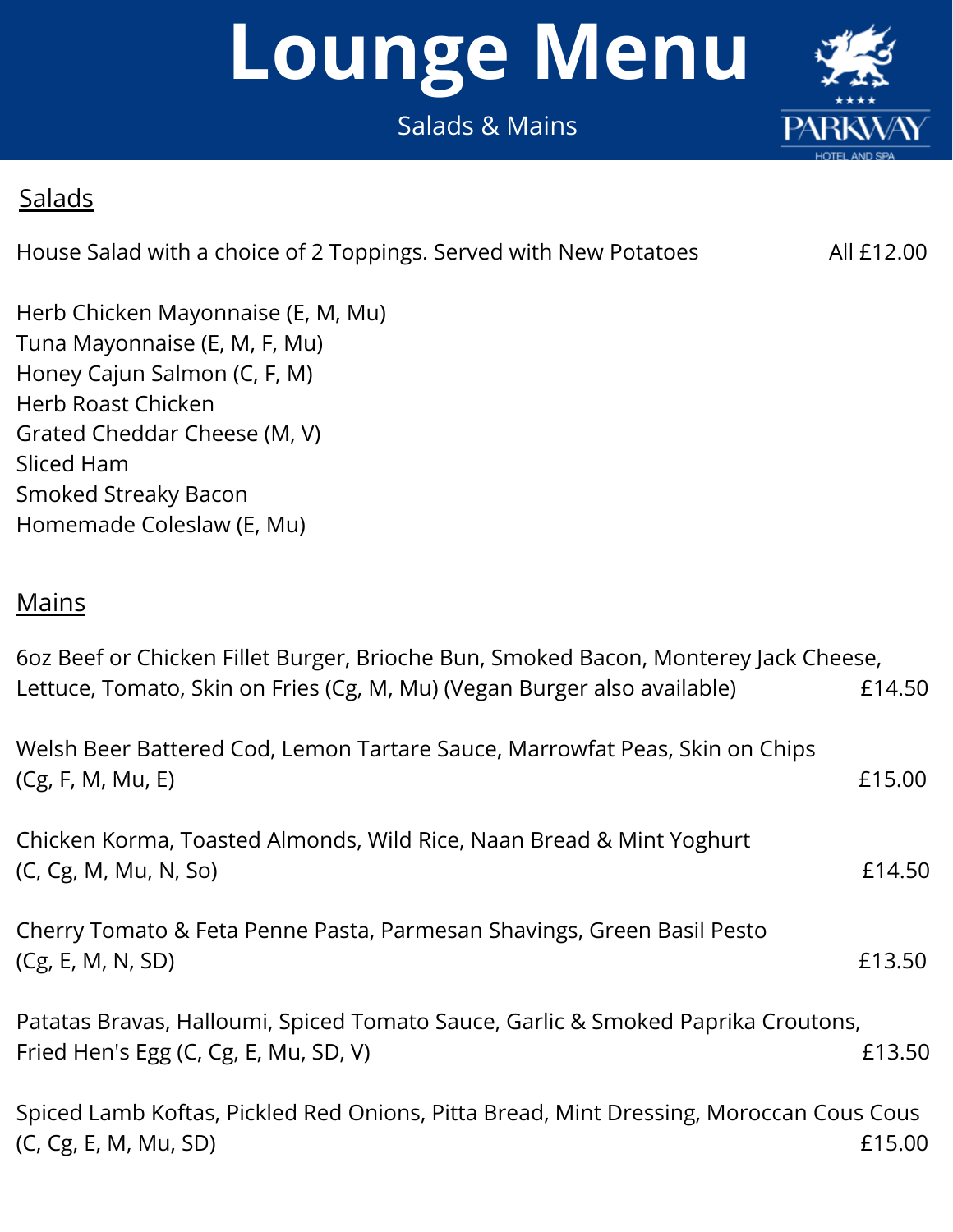Jacket Potatoes, Sandwiches & Baguettes

#### **B R E A K F A S T M E N U** Freshly Baked Jacket Potatoes

All served with Dressed Salad Garnish (Choose 2 Toppings)

Baked Beans (SD, V) Grated Cheddar Cheese (M, V) Egg Mayonnaise (E, Mu, M, V) Tuna Mayonnaise (E, F, Mu, M) E8.95 Homemade Coleslaw (E, Mu) Herb Chicken Mayonnaise (E, Mu, M)

#### Freshly Made Sandwiches & Baguettes

| Served with Salted Crisps & Dressed Salad Garnish                   |        |
|---------------------------------------------------------------------|--------|
| Sandwiches (Gluten Free Bread is available)                         | £7.50  |
| <b>Baguettes</b>                                                    | £8.50  |
| Fillings:                                                           |        |
| Sliced Ham & English Mustard (Cg, M, Mu)                            |        |
| Tuna Mayonnaise & Cucumber (Cg, E, M, F, Mu)                        |        |
| Egg, Cress & Black Pepper Mayonnaise (Cg, E, M, Mu, V)              |        |
| Roast Beef, Onion Chutney, Rocket (Cg, E, M, Mu)                    |        |
| Herb Roast Chicken Mayonnaise, Baby Gem (Cg, E, M, Mu)              |        |
| Brie, Bacon, & Cranberry (Available without Bacon) (Cg, M, SD)      |        |
| Flaked Cajun Honey Salmon, Lemon Mayonnaise, Baby Gem (Cg, F, L, M) |        |
| Parkway Club Sandwich, Herb Roast Chicken, Garlic Mayonnaise,       |        |
| Smoked Streaky Bacon, Lettuce, Tomato, Skin on Chips (Cg, E, M, Mu) | £12.25 |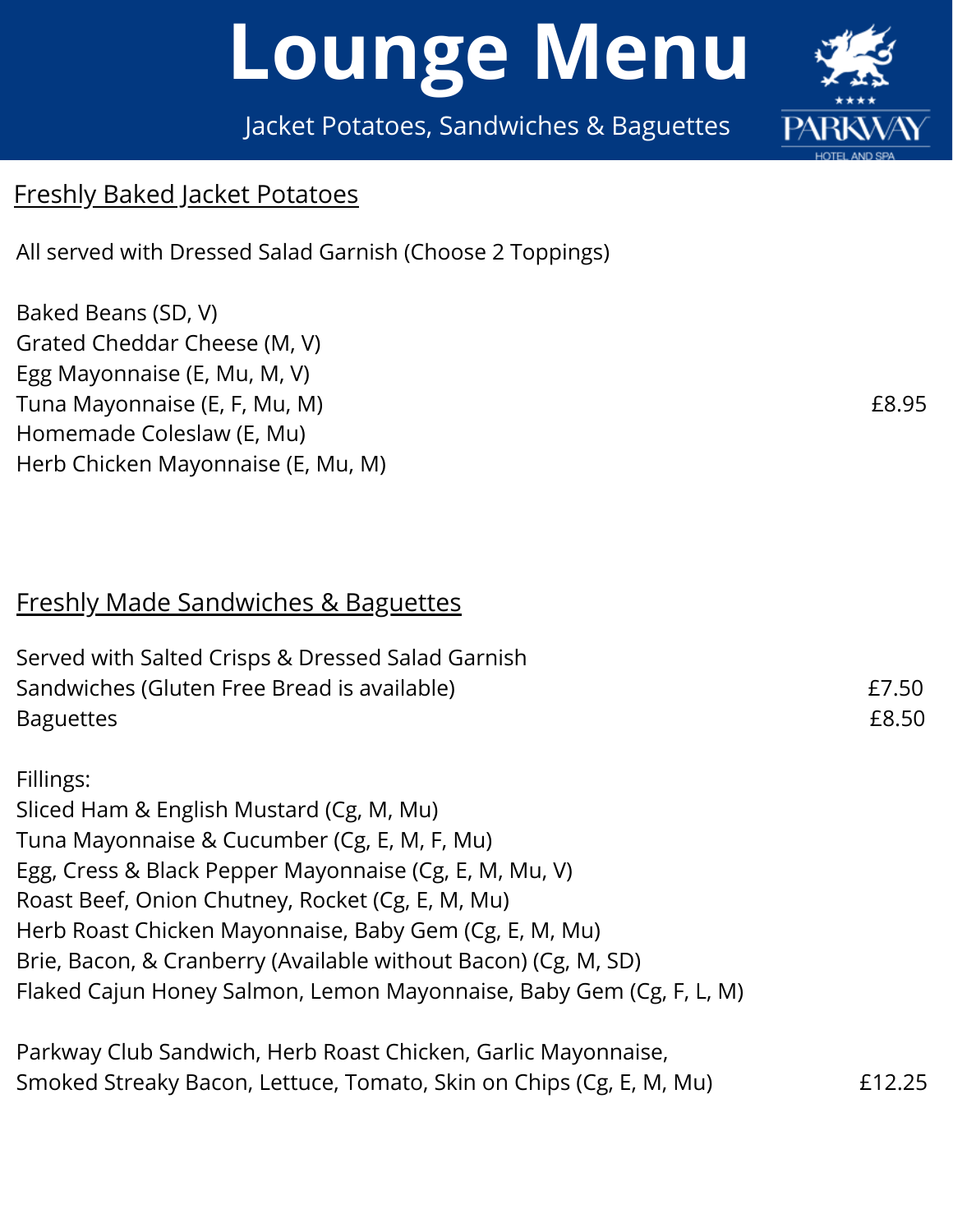Sides, Cakes & Desserts

#### **Sides**

New Potatoes (V, M) Seasonal Vegetables (V, M) Sweet Potato Fries (V) Skin On Fries (V) E4.25 each Garlic Bread (Cg, M) Side Salad, Honey Mustard Dressing (V, Mu, E) Garlic Bread (Cg, M)

Bread Roll & Butter (Cg, M) E1.50

#### Cakes & Desserts

Please view our Cake Cabinet for our daily selection

Ice Cream Sundae - Chocolate, Vanilla or Strawberry (Cg, M, So, SD, V) 66.50

C—Celery, Cg—Cereals containing Gluten, Cr—Crustaceans, E—Eggs, F— Fish, L—Lupin, M—Milk, Mo—Molluses, MU—Mustard, N—Nuts, P—Peanuts, S—Sesame seed, So—Soya, SD—Sulphur Dioxide, V—Vegetarian